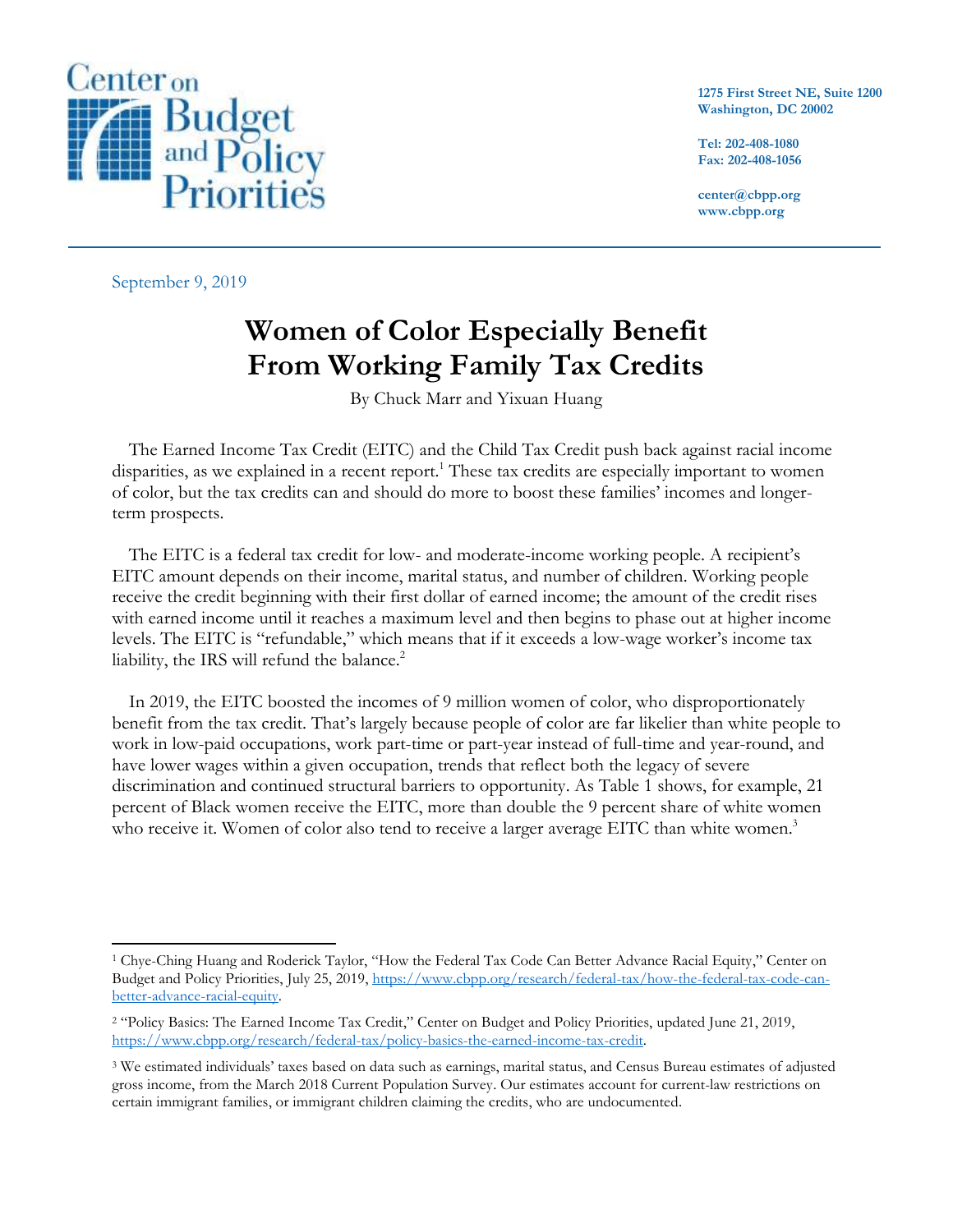#### Women Benefiting from the EITC Average EITC Benefit Share of Women in Racial and Ethnic Group Receiving the EITC White, non-Latina  $7.380,000$  \$1,600 9% **Latina** 21% **4,040,000** \$2,100 **21%** Black, non-Latina **8.260,000** \$2,200 **21%** Asian and Pacific Islander, Asian and Tachic Islander,  $970,000$  \$1,400  $12\%$ Native Americans, non-Native Americans, non- $220,000$   $$2,300$   $$23\%$ **Other, non-Latina** 270,000 \$2,100 17% **Total 16,140,000 \$1,900 13%**

## TABLE 1 Women (Filers and Spouses) Benefiting From EITC

Source: CBPP estimates based on March 2018 Current Population Survey data.

The Child Tax Credit generally is delivered to a broad swath of families including those with incomes as high as \$400,000. It includes a refundable component, which is especially important to the 7 million women of color whose families benefit from it. The refundable portion of the credit starts when one earns \$2,500 and is phased in at a rate of 15 cents for each dollar of earnings above \$2,500, with a maximum credit of \$1,400 per child (compared to a maximum credit of \$2,000 per child in the *non*-refundable component of the credit, which flows to families with more income).<sup>4</sup> Underscoring the importance of the *refundable* component of the CTC to women of color, one-fifth of Latina women receive it, compared to 6 percent of white women. (See Table 2.)

#### TABLE 2

 $\overline{\phantom{a}}$ 

# Women (Filers and Spouses) Benefiting From Refundable Child Tax Credit

|                                           | <b>Women Benefiting</b><br><b>From Refundable</b><br><b>Child Tax Credit</b> | Average<br><b>Refundable Child</b><br><b>Tax Credit Benefit</b> | <b>Share of Women in Racial</b><br>and Ethnic Group<br><b>Receiving the Refundable</b><br><b>Child Tax Credit</b> |
|-------------------------------------------|------------------------------------------------------------------------------|-----------------------------------------------------------------|-------------------------------------------------------------------------------------------------------------------|
| White, non-Latina                         | 5,030,000                                                                    | \$1,900                                                         | 6%                                                                                                                |
| Latina                                    | 4,040,000                                                                    | \$2,000                                                         | 21%                                                                                                               |
| <b>Black, non-Latina</b>                  | 2,200,000                                                                    | \$1,800                                                         | 14%                                                                                                               |
| Asian and Pacific Islander,<br>non-Latina | 670,000                                                                      | \$1,800                                                         | 8%                                                                                                                |
| Native Americans, non-Latina              | 160,000                                                                      | \$2.100                                                         | 16%                                                                                                               |
| Other, non-Latina                         | 180,000                                                                      | \$1,800                                                         | 12%                                                                                                               |
| <b>Total</b>                              | 12,280,000                                                                   | \$1.900                                                         | 10%                                                                                                               |

Source: CBPP estimates based on March 2018 Current Population Survey data.

To understand the difference these tax credits make to families, consider a single African American mother with a 5-year-old daughter who earns about \$15,000 a year caring for elderly people in a nursing home in suburban Detroit. She receives a combined \$4,930 from the EITC and Child Tax Credit. These tax credits provide income that could help her fix the car she uses to drive

<sup>4</sup> "Policy Basics: The Child Tax Credit," Center on Budget and Policy Priorities, updated April 8, 2019, [https://www.cbpp.org/research/federal-tax/policy-basics-the-child-tax-credit.](https://www.cbpp.org/research/federal-tax/policy-basics-the-child-tax-credit)